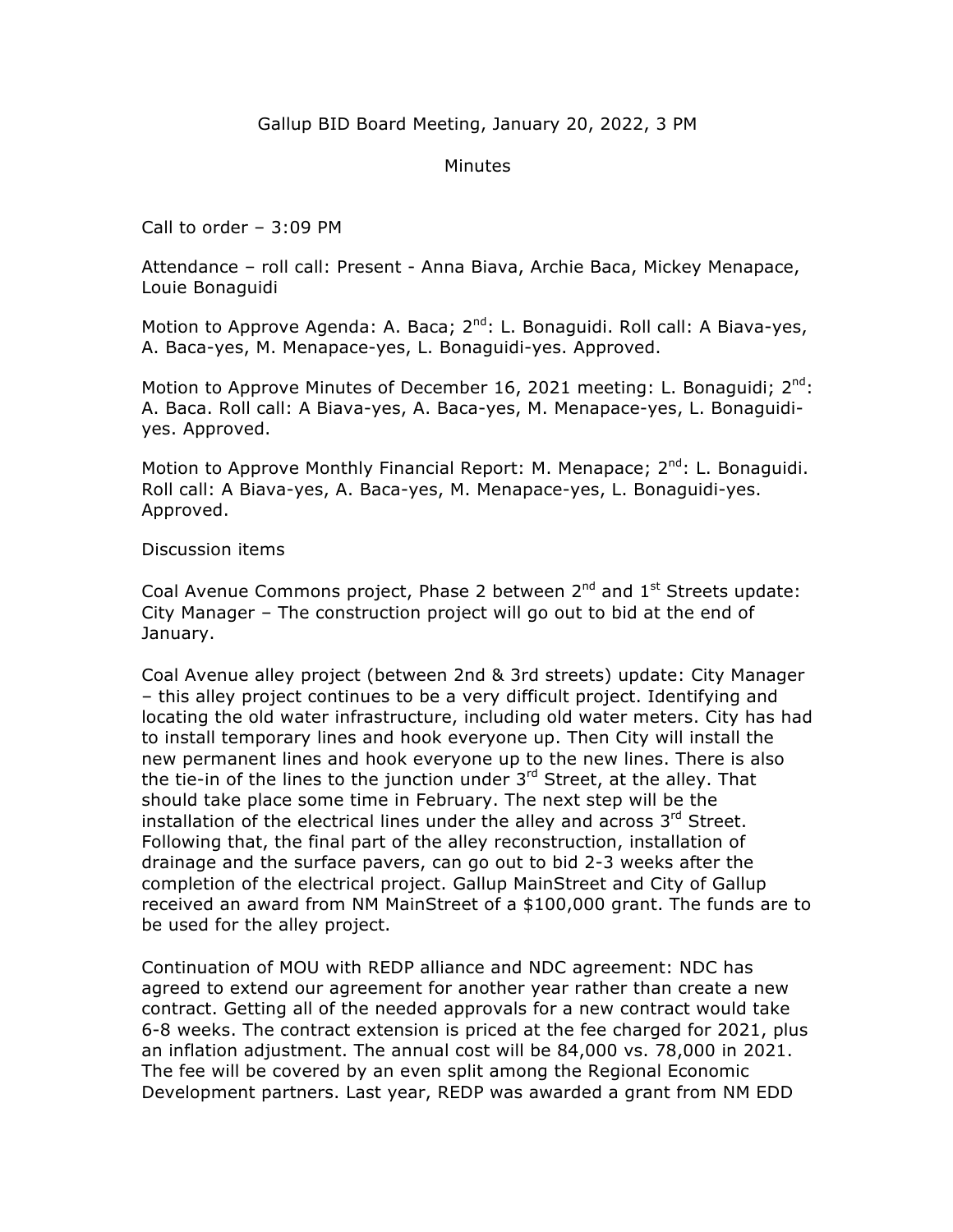which was applied to the fee. All of that grant funding was paid to NDC for its consulting services. Gallup BID is the fiscal agent for the REDP alliance. There may be funding support available for the coming year from NM EDD. That decision cannot be made until the close of the current 2022 legislative session. When the decision by EDD has been communicated to us, we will be able to determine the exact split among the REDP alliance members for the next year. REDP alliance is: Gallup BID, GGEDC, Cibola Communities Economic Development Foundation, City of Farmington, 4 Corners Economic Development and NW NM COG.

Gallup Housing Study – the study, which was approved and adopted by Gallup City Council, recommends creating and offering incentives that are competitive with other locations. F Bee will create a chart of incentives used by other cities and share that with Gallup City Council and Staff.

Arts Crawl logistics – it may be beneficial for managing the ArtsCrawl events for the BID to invest in canopies to be used where the arts and craft vendors set up along the Walkway. This will allow for canopies to be set up an hour or more prior to the vendors setting up. It will make the vendor setup go more quickly. That is important because the window of time for setting up, prior to the closure of Coal Avenue by City of Gallup Police Department, is very tight. Streamlining the process will allow for all vendor-related vehicles to move off of Coal before it is closed. BID Board will have to make a decision on this investment.

Other Discussion

Reports

December 17 - Telephone meeting with Eileen Yarborough, EDO, Cibola Communities ED Foundation

December 17 – Telephone meeting with Warren Unsicker, EDO, City of Farmington

December 21 – Meeting with Fr. Matthew Keller, Sacred Heart Parish

December 24 – Meeting, in Santa Fe, with Sheldon Bartel, Field Director, National Development Council

December 28 – Meeting, in Albuquerque, with Sherman McCorkle to discuss potential Gallup construction projects and strategy for advocating for Legislative approval of TRC Bill

December 31 – Meeting with Tony Bonaguidi re: 210 West Coal